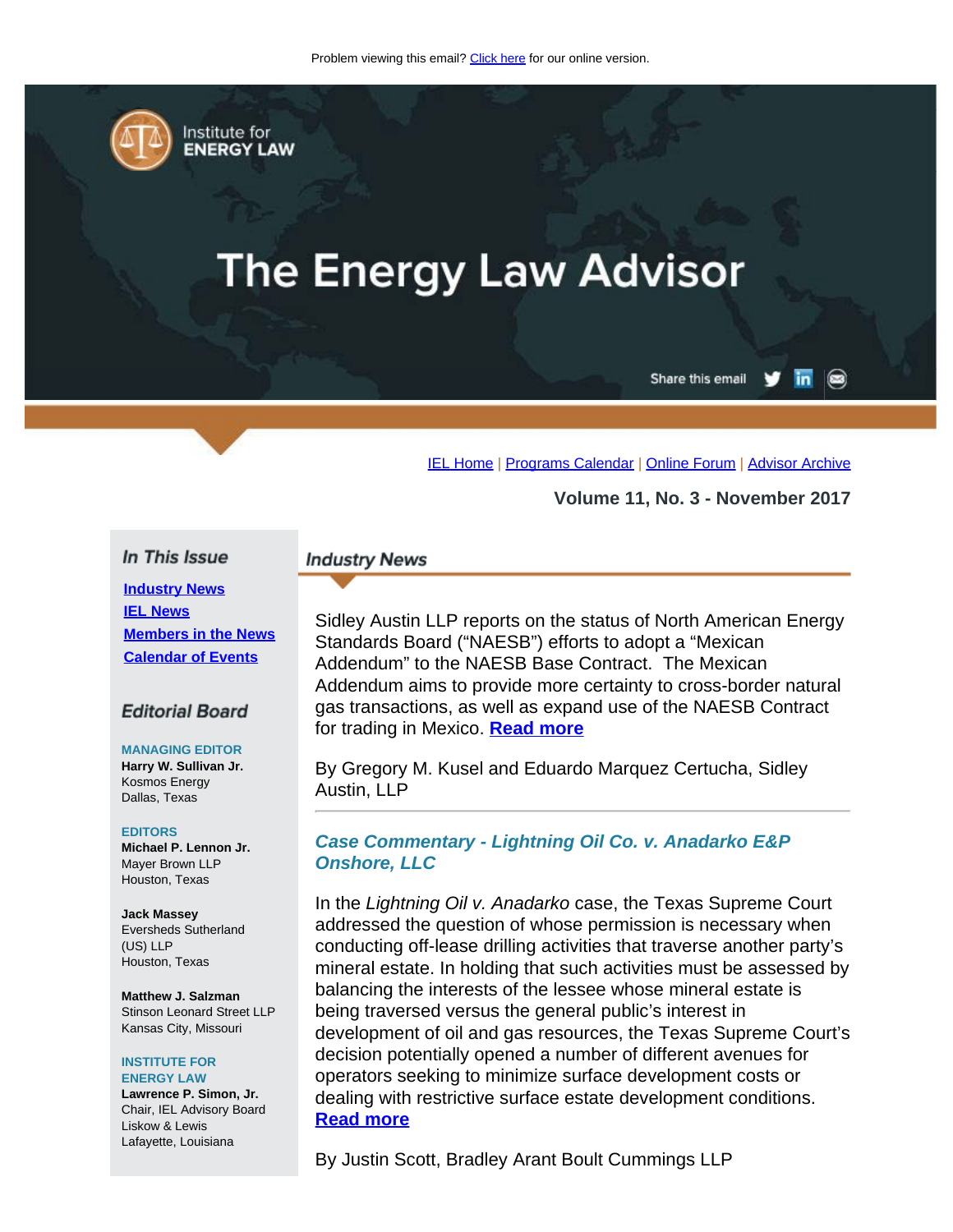**Jay E. Ray** IEL Director Plano, Texas

#### **Submissions**

**Industry News** Email **[Harry Sullivan](mailto:sullivanhw@aol.com)** and **[Vickie Adams](mailto:vadams@cailaw.org)**.

**Member Announcements** Email **[Vickie Adams](mailto:vadams@cailaw.org)**. Please submit photo with announcement if possible.

© Copyright 2017 - All Rights Reserved

## *Force Majeure and Similar Considerations for the Energy Industry in the Aftermath of Hurricane Harvey*

## **[Read more](http://www.cailaw.org/media/files/IEL/Publications/2017/force-majeure-vol11no3.pdf)**

By Jessica Crutcher, Charles Kelley, and Michael P. Lennon, Jr., Mayer Brown LLP

*You've got to have good faith? The Court of Appeal decides against a duty of good faith when terminating contractual relationships*

The Court of Appeal has upheld a first instance decision to dismiss a claim for wrongful termination in *Ilkerler Otomotiv Sanayai Ve Ticaret Anonim Sirketi and another v Perkins Engines Company Ltd* [2017] EWCA Civ 183. The Court held that there is no implied duty of good faith when exercising termination provisions. The Court also considered the requirements for implied variation of an agreement through conduct. **[Read more](http://www.cailaw.org/media/files/IEL/Publications/2017/ilkerler-perkins-vol11no3.pdf)**

By Carina Healy, Gemma Lampert, Jennifer Barr, Kimberley Cross and Rachel Morrison, CMS Cameron McKenna Nabarro Olswang LLP

## *ITC Recommends Solar Power Tariffs in Suniva Section 201 Trade Case*

The U.S. International Trade Commission on October 31, 2017 issued its recommendation for trade remedies targeting imports of crystalline silicon photovoltaic (CSPV) cells and modules from certain foreign countries, in light of a petition for global safeguard import relief filed by *Suniva, Inc.* and *SolarWorld*. The President is expected to make a decision by mid-January regarding which, if any, of the ITC recommendations to adopt, potentially including some combination of tariff-rate import quotas, hard quotas, ad valorem import duties, import licenses, and trade adjustment assistance. In this article, Milbank Project, Energy and Infrastructure Finance partner Allan Marks delves into *Suniva*'s Section 201 trade case, the ITC's recommended trade measures and the potential impact of trade remedies on the U.S. solar power industry. **[Read more](http://www.cailaw.org/media/files/IEL/Publications/2017/itc-solar-vol11no3.pdf)**

By Allan T. Marks, Milbank, Tweed, Hadley & McCloy LLP

#### **IEL News**

## **Call for Student Papers: Hartrick Scholar Writing Competition**

IEL is collecting papers for the 2018 Hartrick Scholar Writing Competition. The winner of the competition receives \$2,500 and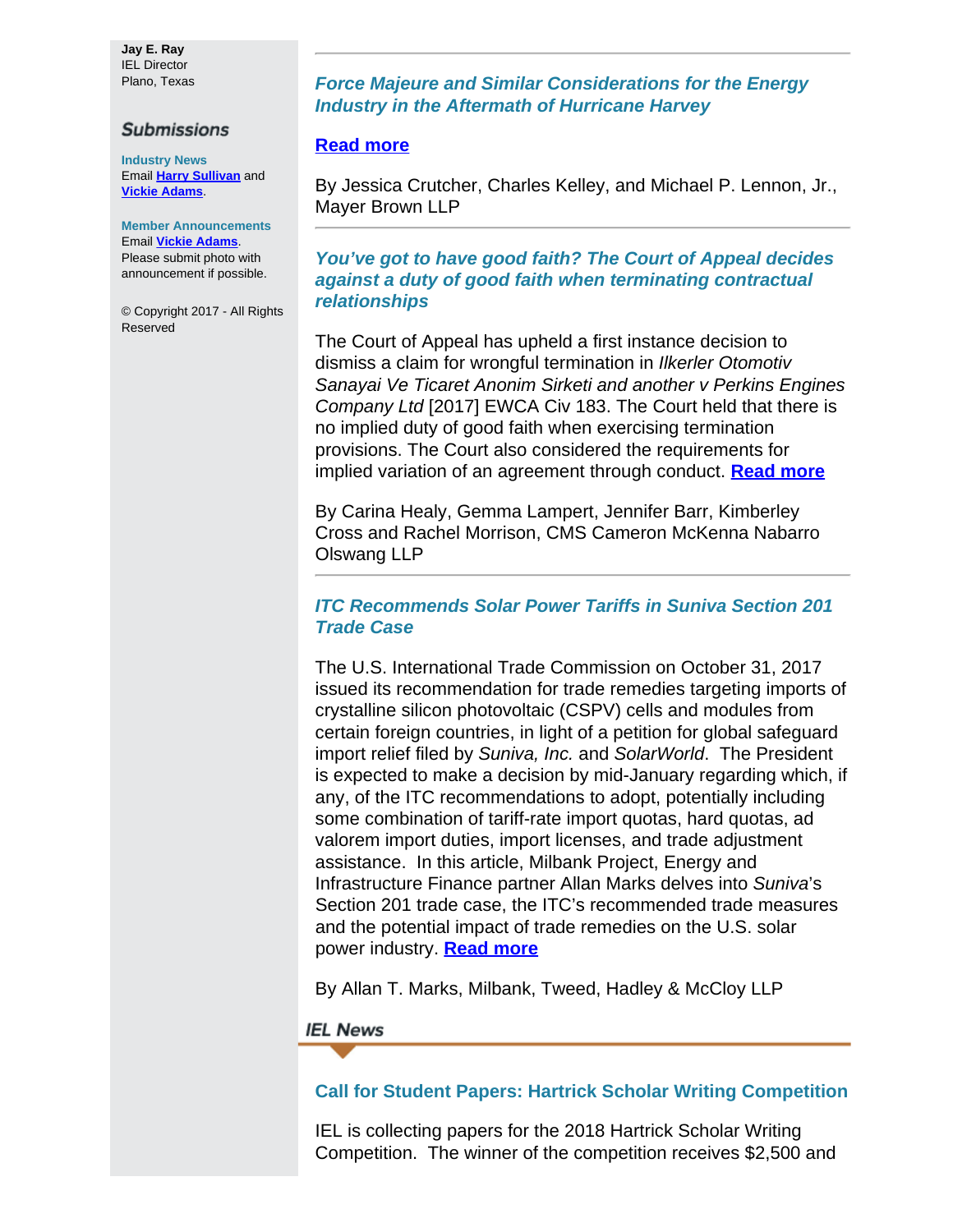will be invited to attend the 69<sup>th</sup> Annual Oil & Gas Law Conference and the 2018 Career Paths for Young Attorneys in the Energy Sector program, expenses paid. Papers must be received by **December 8, 2017**. Full submission guidelines are located on our [website.](http://www.cailaw.org/institute-for-energy-law/law-schools-and-students.html?utm_source=Informz&utm_medium=Email&utm_campaign=Event+Details)**Questions?** Email Vickie Adams ([vadams@cailaw.org](mailto:vadams@cailaw.org)).

## **69th Annual Oil & Gas Law Conference Schedule Now Available**

The schedule for the 69th Annual Oil & Gas Law Conference is now available online. Co-chairs J.J. McAnelly (Bracewell LLP) and Kimberly Phillips (Shell Oil Company) assembled a fantastic faculty on timely and relevant topics. The conference will feature a Keynote Presentation by James A. Baker, III and two hours of ethics credit on the topics of lawyers' use of social media and attorney-client privilege in cross border communications. The conference will be multiple tracks, featuring the following modules: U.S. Litigation & Dispute Resolution, U.S. Transactional, International, IP/Technology, Regulatory/Compliance, and Labor and Employment. This year's conference will once again feature the popular Oil & Gas Law Update and the IEL Forum.

We hope you will join us on February 15-16 for this fantastic lineup of speakers and topics. This conference is **free** to 2018 IEL Advisory Board Members. To renew your membership for the 2018 year or to become an IEL member, click [here](http://www.cailaw.org/memberRegistration.html?t=iel&utm_source=Informz&utm_medium=Email&utm_campaign=Event+Details).

## **Energy Industry Intellectual Property Law Conference Moves to Houston**

After the conference's debut in Plano, IEL is moving the Energy Industry Intellectual Law Property Conference to Houston. The 2nd Energy Industry Intellectual Property Law Conference will take place on March 22, 2018 at the Norris Conference Center – Houston CityCentre. If you have suggestions for topics or speakers, please send them to Jay Ray (*jray@cailaw.org*) by December 7th.

## **IEL Introduces the First National Energy Industry Environmental Law Conference**

IEL will introduce the First National Energy Industry Environmental Law Conference on May 18, 2018 in Houston, TX. The conference will be led by program co-chairs Stephen G. Ellison (ConocoPhillips) and Kirsten L. Nathanson (Crowell & Moring LLP).

#### **Members in the News**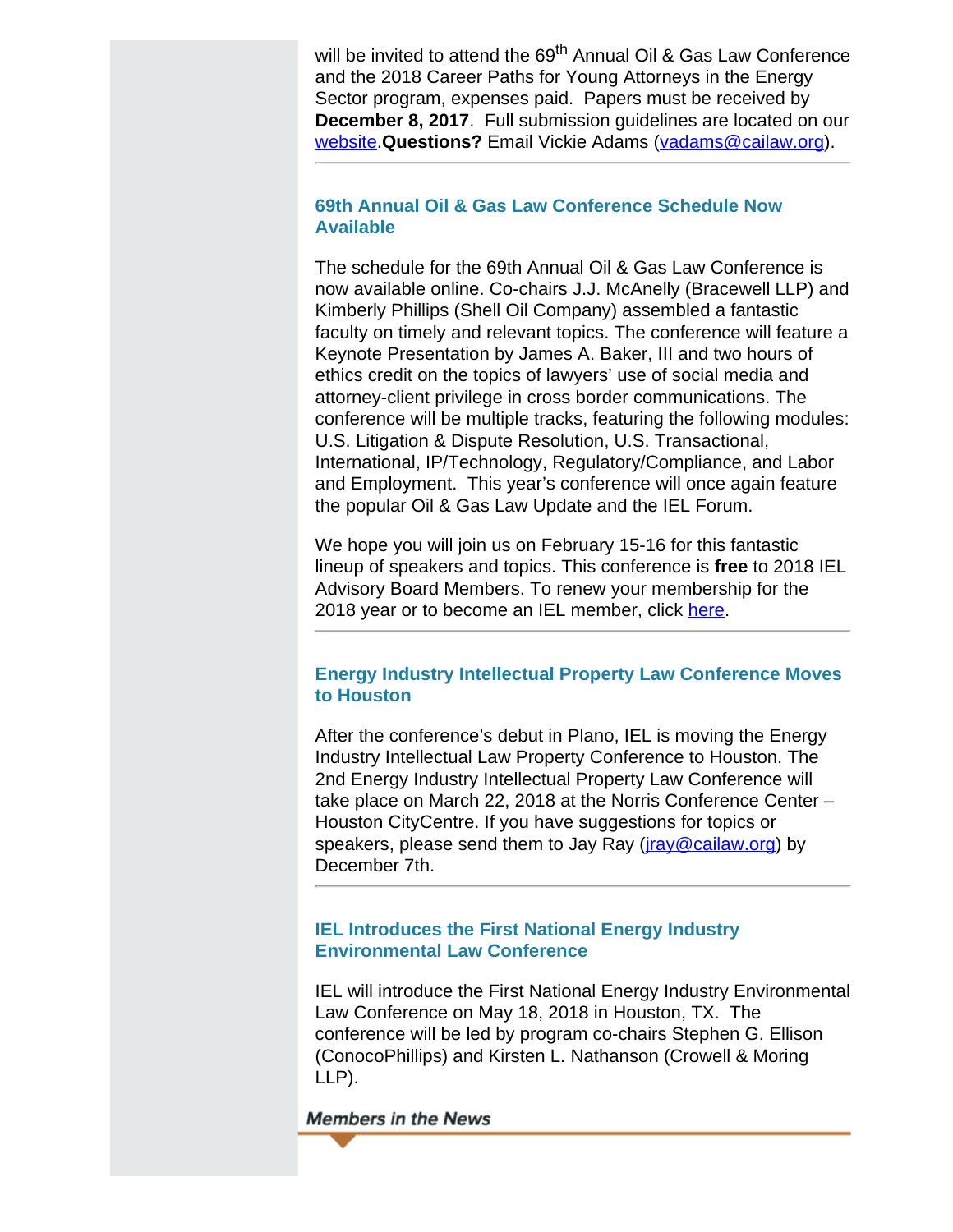IEL is excited to welcome several new members to our ranks! We hope you will help our new members to feel welcome and encourage their involvement in our organization.

## **Sponsoring Members:**

- **Al Suwaiket & Al Busaies, Attorneys at Law**, Al Khobar, Saudi Arabia, with Dr. Bader Al Busaies as the Advisory Board Member.
- **Pennsylvania General Energy Company, L.L.C.**, Warren, Pennsylvania, with Lisa McManus as the Advisory Board Member.

# **Academic/Government/Non-Profit Members:**

- **Alex Ritchie** (Rocky Mountain Mineral Law Foundation, Westminster, CO)
- **Transmission Company of Nigeria** with Zainab Abdulrahim as the Advisory Board Member

# **Associate Members:**

- **Obiageli Anaghara-Uzor** (Ferdy-Grace Solicitors, Abuja, Nigeria)
- **Michael Short** (Shell Trinidad & Tobago, Port of Spain, Trinidad and Tobago)
- **Craig Stahl** (Haynes and Boone, LLP, Houston, TX)

# **Young Energy Professionals:**

- **Emily Apte** (King & Spalding LLP, Washington, DC)
- **Chris Buell** (Bonya Gazza & Degory, LLP, Indiana PA)
- **J. Etinosa Edenaru** (Brown & Fortunato, Amarillo, TX)
- **Taylor Edmonds** (Strategy Engineering & Consulting, LLC, Houston, TX)
- **Lauren Ford** (Alta Resources, Houston, TX)
- **Benjamin Gonsoulin** (Baker Botts L.L.P., Houston, TX)
- **Christopher Hogan** (Reynolds Frizzell LLP, Houston, TX)
- **Jacob Holt** (Alliant Insurance Services, Inc., Fort Worth, TX)
- **Matthew Jordan** (Rice Energy, Inc., Canonsburg, PA)
- **Kristin Kearns** (Rice Energy Inc., Canonsburg, PA)
- **Kyle Miller** (Butler Snow, Ridgeland, MS)
- **Tracey Rice** (Copeland & Rice LLP, Houston, TX)
- **Jarrett Rinehart** (Rice Energy, Inc., Canonsburg, PA)
- **Rocio Ruiz** (Baker McKenzie, Houston, TX)
- **Walker Smith** (Kuiper, Wheat & Associates, Houston, TX)
- **Wen Tu** (Exponent, Inc., Potomac, MD)

If you know anyone with questions about joining IEL as a member, please refer them to IEL's Associate Director, Vickie Adams [\(vadams@cailaw.org](mailto:vadams@cailaw.org)).

**Calendar of Events**